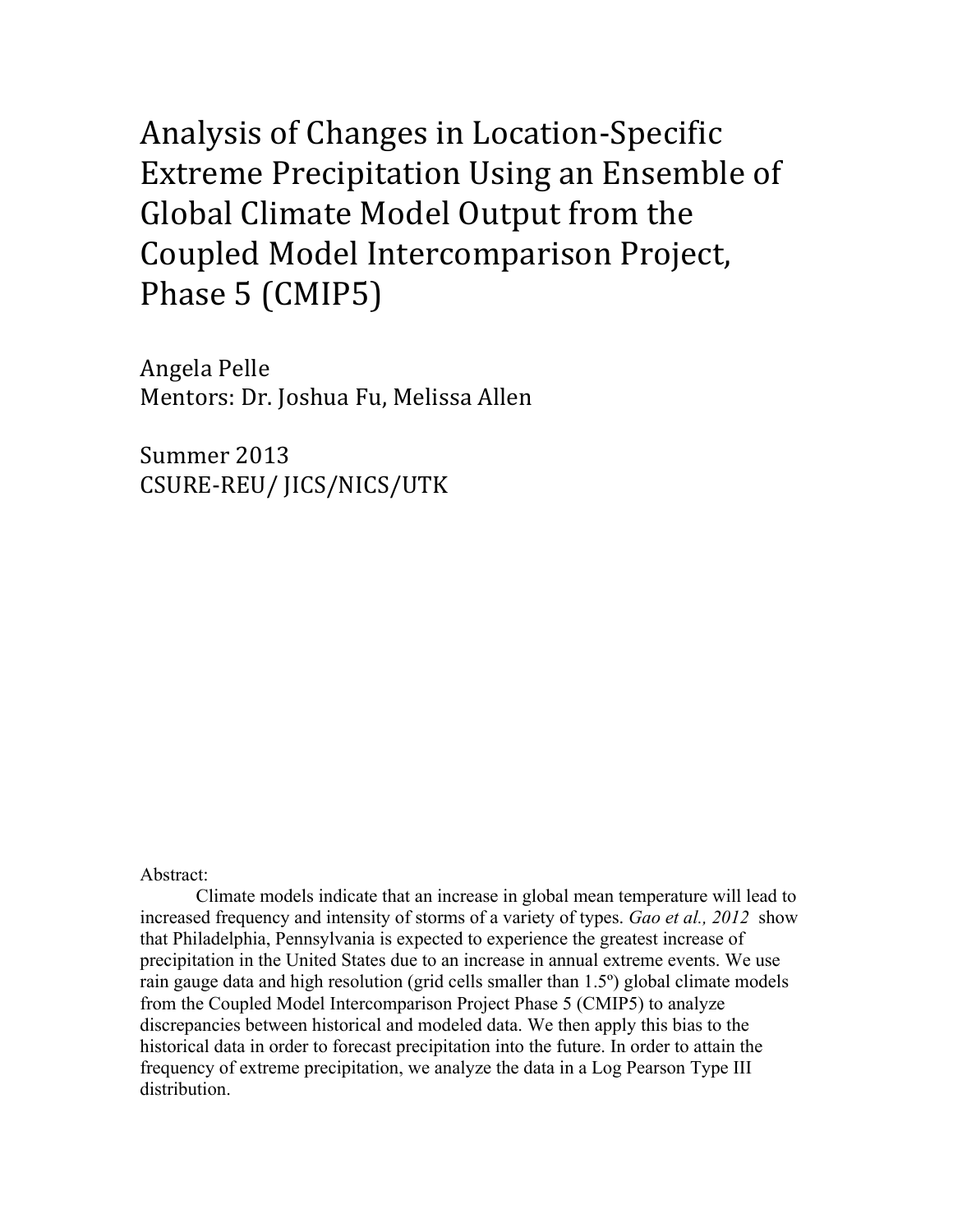#### *Introduction*

Climate models indicate that an increase in global mean tempeature will lead to increased frequency and intensity of storms of a variety of types. In the United States, the northeast region is expected to experience the most extreme increase in precipitation. *Gao et al., 2012* expect the total annual extreme precipitation in both the northeast and southeast to experience a mean increase of 35% or more in annual extreme precipitation, correlating with a greater risk of flooding. In addition, *Gao et al., 2012* also estimates that due to the increase in heat waves in the northeast, this region is the most susceptible to extreme precipitation and, as a result,, flooding<sup>3</sup>. With rising population and more dense urban areas, safety, health, and damage are of significant importance to urban planners in order to guide the evolution of city infrastructure. This study utilized right tailed statistical distributions to determine increases in precipitation intensity and frequentcy for Philadelphia International Airport rain gauge data for two thirty year periods, 1956-1985 and 1976-2005. We then used Coupled Model Intercomparison Project, Phase 5 global climate models to forecast precipitation for two future thirty year periods, 2001-2030 and 2021-2050. A bias is determined between the global climate models (GCM) and historical data and then applied to the historical data to forecast it for the years 2001-2030 and 2021-2050.

### *Reasons for an Increase in Extreme Precipitation Events*

Precipitation forms when water droplets in clouds grow and combine to become so large that their fall speed exceeds the updraft speed in the cloud, and they then fall out of the cloud. The more water vapor there is below the cloud, and the stronger the updrafts that cause this water vapor to condense into cloud water, the more likely it is that precipitation will form within the clouds. The reason it rains more often in warm climates is because of the increased amount of water vapor in the air due to increased amount of water evaporated<sup>1</sup>. That is, the warmer the atmosphere, the more water vapor it can hold before becoming fully saturated. This suggests that as average temperatures in a given location increase, more water will be retained in the atmosphere at that location before release. This reduces the possibility for lighter precipitation events and increases the possibility for more extreme events. Figure 1 shows the upward trend of high temperatures and saturated water pressure<sup>2</sup>.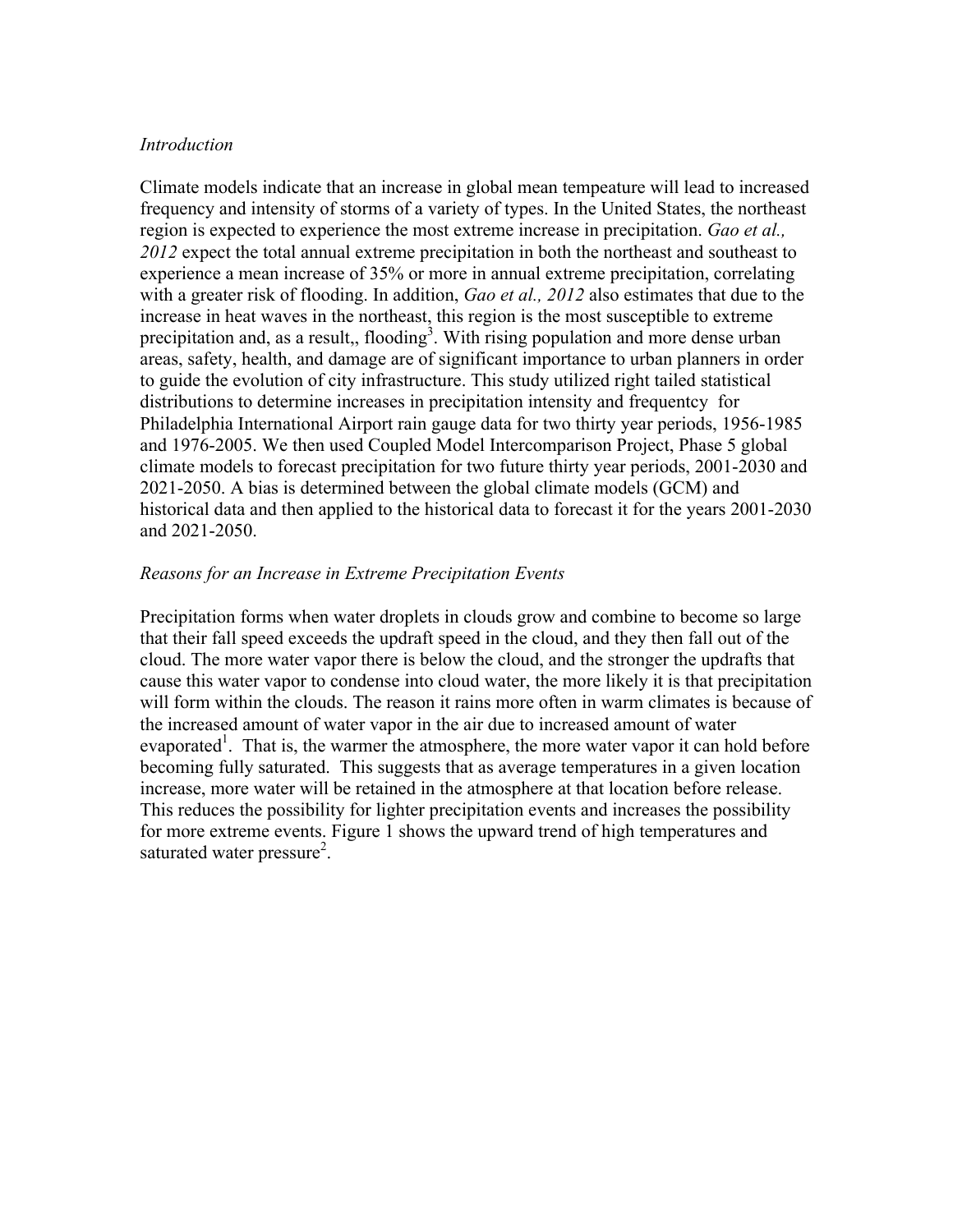

FIGURE 11. Saturation vapour pressure shown as a function of temperature: e°(T) curve

**Figure 1** Saturation vapor pressure vs Temperature

*Gao et al., 2012* show that Philadephia, PA is also expected to experience an increase in heat wave intensity (ºC), heat wave duration, and heat wave frequency as seen in Table 2.

| <b>Regions/states</b> | Heat wave intensity $(^{\circ}C)$ |                   |                           | Heat wave duration (days/event) |                   |                           | Heat wave frequency (events/yr) |               |                           |
|-----------------------|-----------------------------------|-------------------|---------------------------|---------------------------------|-------------------|---------------------------|---------------------------------|---------------|---------------------------|
|                       | Present                           | <b>RCP</b><br>8.5 | <b>RCP</b><br>8.5-Present | Present                         | <b>RCP</b><br>8.5 | <b>RCP</b><br>8.5-Present | Present                         | <b>RCP8.5</b> | <b>RCP</b><br>8.5-Present |
| Northeast region      | 21.81                             | 24.85             | 3.05                      | 3.61                            | 5.53              | 1.92                      | 1.24                            | 7.03          | 5.79                      |
| New Hampshire         | 21.16                             | 24.23             | 3.07                      | 3.22                            | 5.35              | 2.13                      | 1.29                            | 7.41          | 6.12                      |
| <b>Vermont</b>        | 20.84                             | 24.02             | 3.18                      | 3.37                            | 5.35              | 1.98                      | 1.15                            | 7.94          | 6.79                      |
| <b>Massachusetts</b>  | 22.21                             | 25.05             | 2.84                      | 3.60                            | 5.47              | 1.87                      | 1.02                            | 7.13          | 6.11                      |
| Connecticut           | 22.45                             | 25.43             | 2.98                      | 3.68                            | 5.71              | 2.03                      | 1.24                            | 6.53          | 5.29                      |
| Mau Vork              | 20.84                             | 2408              | 2.24                      | 270                             | 522               | 154                       | <u>0.06</u>                     | 765           | 6.60                      |
| Pennsylvania          | 20.97                             | 24.16             | 3.19                      | 3.85                            | 5.48              | 1.63                      | 1.33                            | 7.26          | 5.93                      |

**Table 1** Heat wave intensity, duration, and frequency

Thus, since Philadelphia is expecting warmer temperatures in the future, it can also expect more precipitation.

### *Procedure for Choice of Statistical Analysis*

Several right tailed statistical distributions were used to analyze precipitation data to determine frequency and intensity of precipitation including Generalized Extreme Value Theory (GEV), Log Pearson Type III (LP3), and Generalized Pareto (GP). GEV and LP3 use the annual maxima of the data and GP uses the 99<sup>th</sup> percentile of the data. The results of these distributions compared to a manual calculation of the return period are shown in Figure 2 (a-b).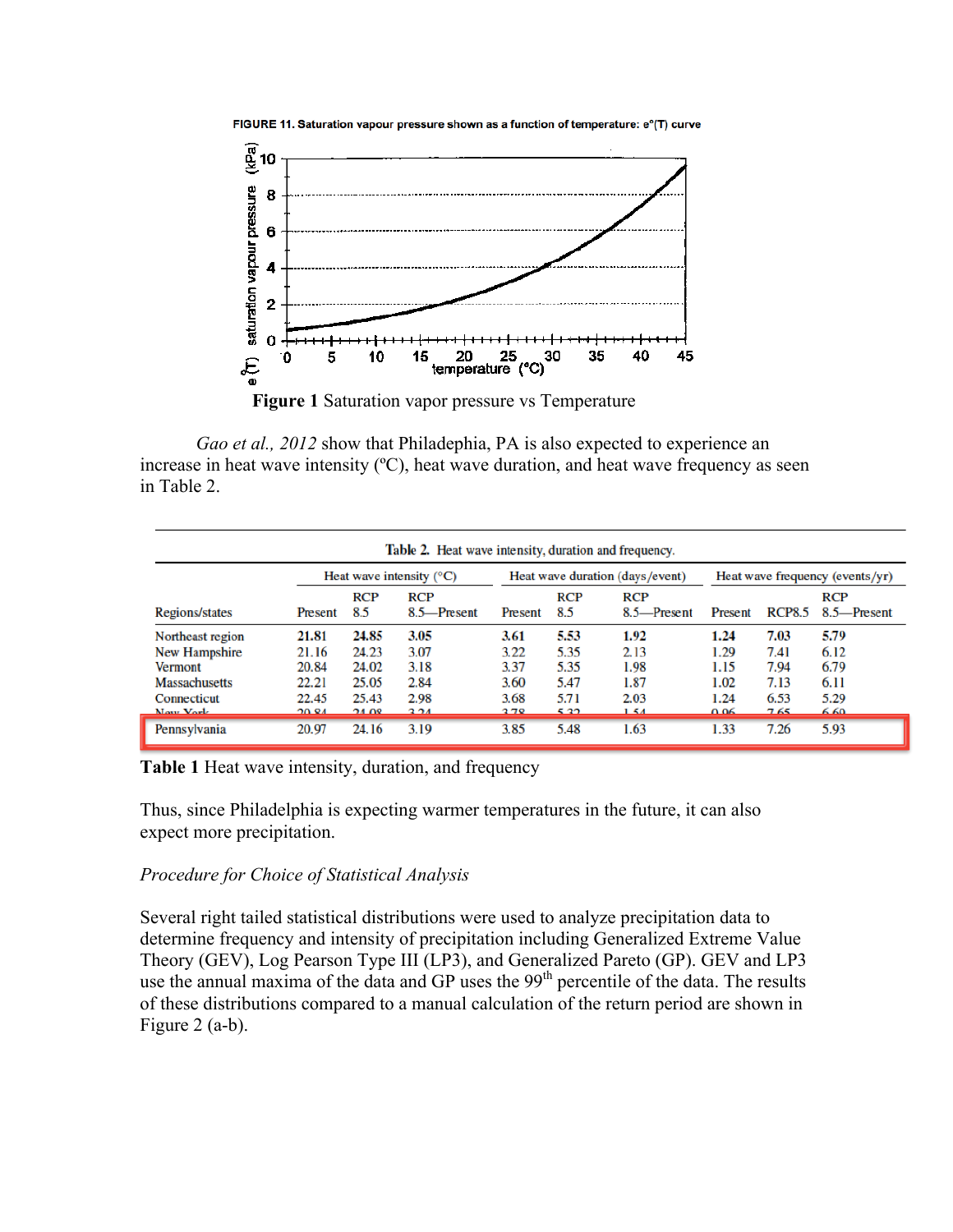

**Figure 2** Comparison of statistical distributions generated in Matlab for (a) 1956-1985 and (b) 1976-2005. Black line – manual calculation, red line- LP3, blue line- GEV, purple line- GP

These results show that projections using the LP3 distribution overestimate rainfall while those using GP underestimate rainfall. For the purpose of urban planning, overestimation is more useful for application; therefore, LP3 is chosen for this analysis. In addition, a study performed by *Guttman., 1999* analyzing statistical distributions for the Standardized Precipitation Index determined that LP3 produced the fewest number of differences between regional and candidate models, most symmetrical pattern of differences, and exhibited the least spatial and temporal differences. The computation steps of  $LP3<sup>4</sup>$  are shown in Figure 3.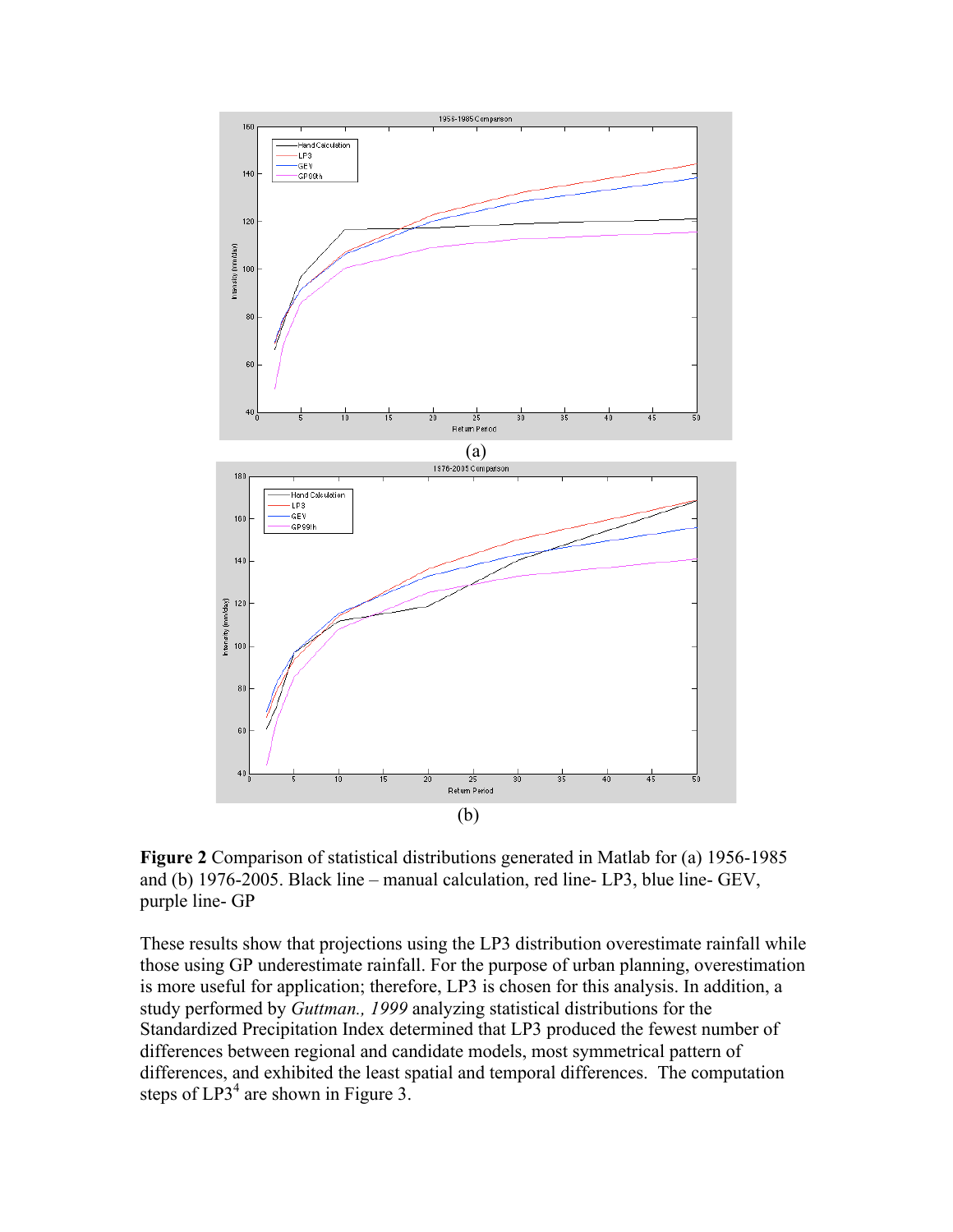$$
y = \log x
$$
  
\n
$$
w = \left[\ln\left(\frac{1}{p^2}\right)\right]^2 \quad (0 < p \le 0.5)
$$
  
\n
$$
p = 1 - p \quad (p > 0.5)
$$
  
\n
$$
z = w - \frac{2.515517 + 0.802853w + 0.010328w^2}{1 + 1.432788w + 0.189269w^2 + 0.001308w^3}
$$
  
\n
$$
K_T = z + (z^2 - 1)k + 1/3(z^3 - 6z)k^2 - (z^2 - 1)k^3 + zk^4 + 1/3k^5
$$
  
\n
$$
k = \frac{Cs}{6}
$$
  
\n
$$
y_T = y_{bar} + K_{TSy}
$$
  
\n
$$
X_T = 10^{YT}
$$

**Figure 3** Computational steps of LP3

LP3 graphs produce a return period against an associated intensity (mm/day). A return period is an estimate of how long it will be between rainfall events of a given magnitude. For example, Figure 4 shows that a 10 year return period for 1976-2005 is associated with about 110 mm/day of rainfall. This means that Philadelphia is expected to receive a rainfall of 110 mm/day once every 10 years or has a 10% chance of this rainfall in any given year. The results of the LP3 analysis of historical are shown in Figure 4.



**Figure 4** Results of LP3 analysis of historical data produced in Matlab. Blue- 1976-2005, Red- 1956-2005.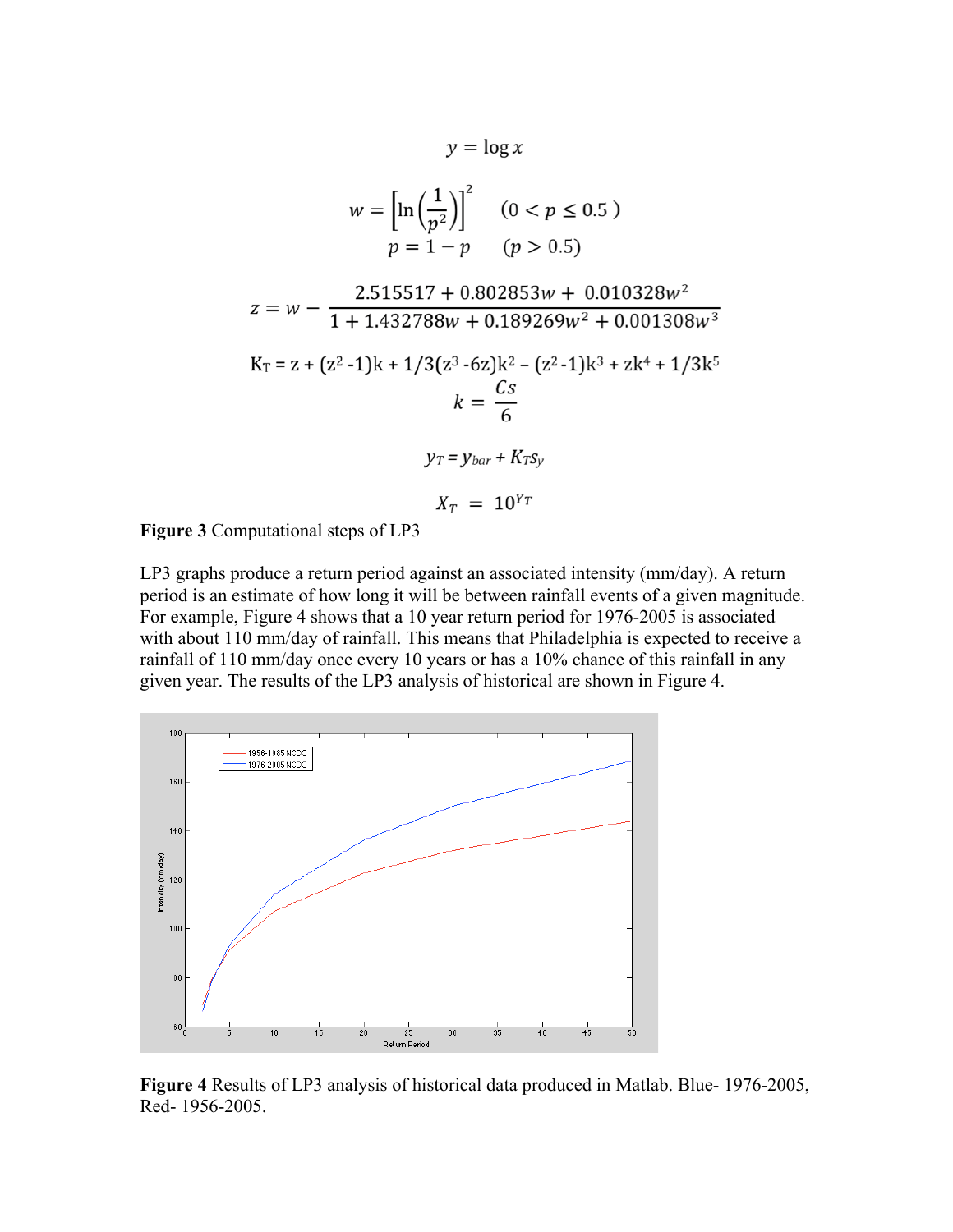This graph shows that for the 1976-2005 period, the frequency of intense rainfall increased as compared to the 1956-2985 period.. This ncrease frequency agrees with previous research findings (*e.g. Frich et al. 2002, Lehtonen et al. 2013, Sun et al. 2007*).

#### *Coupled Model Intercomparison Project, Phase 5*

For application purposes, it is necessary to try to predict similar patterns if increases in intensity and frequency will continue into the future. Climate models combine climate physics, topography, historical data, and the speed of computer processing to produce predictions in the form of mathematical solutions based on the input of a large number of variables. For this study, CMIP5 models: MRI-CGCM3, MIROC5, and CCSM4 results were used for analysis. The goal of CMIP5 is to assess the mechanisms responsible for model differences, explore the ability of models to predict climate on decadal time scales, and determine why similarly forced models produce a range of responses<sup>5</sup>. All of the GCMs in this study had produced output with resolution higher than 1.5º. The higher the resolution, the better the results are assumed to be due to incorporation of regional differences including land use and topography, and to variable averages applied across smaller grid cells. The results of the three CMIP5 GCMs are shown in Figure 5 (a-c).

The GCMs severely underestimate precipiation, by as much as 85% in this study. The best performing model in this study was CCSM4 in addition to MIROC5 which produced very similar results of about a 78% difference in historical and modeled results. MRI-CGCM3 produced the worst results. Reasons for this underestimation can be attributed to the GCMs inability to capture regional characteristics and climate phenomena (Lehtonen et al., 2013). In addition, due to the models' low resolution, local extremes are averaged across an entire 1.5x1.5 degree grid cell. Despite its severe underestimation, *Lehtonen et al., 2013* determined that there was no difference between GCMs and higher resolution regional climate models in their tendency towards more extreme precipitation and that despite their inaccuracy, GCMs are still useful in observing trends in future climate.

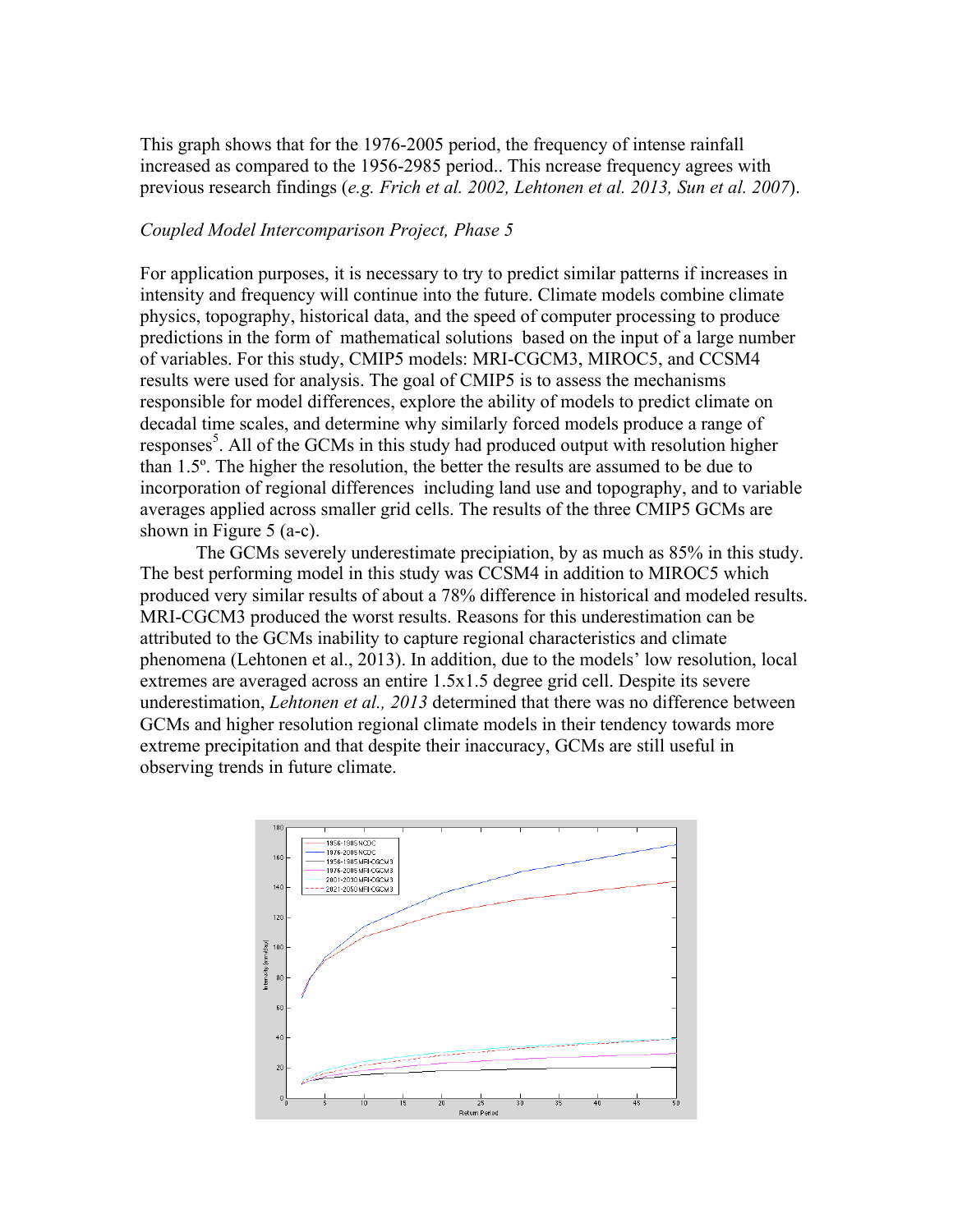

**Figure 5** LP3 analysis of CMIP5 GCMs produced in Matlab. (a) MRI-CGCM3 (b) MIROC5 (c) CCSM4

#### *Extension of Historical Data*

Extension of historical data is useful for urban planners so that they can better plan today how to handle the possibility of a more extreme climate in the future. The graphs in Figure 5 (a-c), show a significant difference between historical data and GCM data. Therefore, in order to utilize the trends that the GCMs show, a bias must be determined between the historical data and GCM results. The bias between historical data and output from each model (CCSM4, MIROC5 and MRI-CGCM3) was calculated and tabulated (Table 2). Then, to extend the historical data, an average of the biases from two of the models was used as a multiplier to scale the GCM results into the historical data range.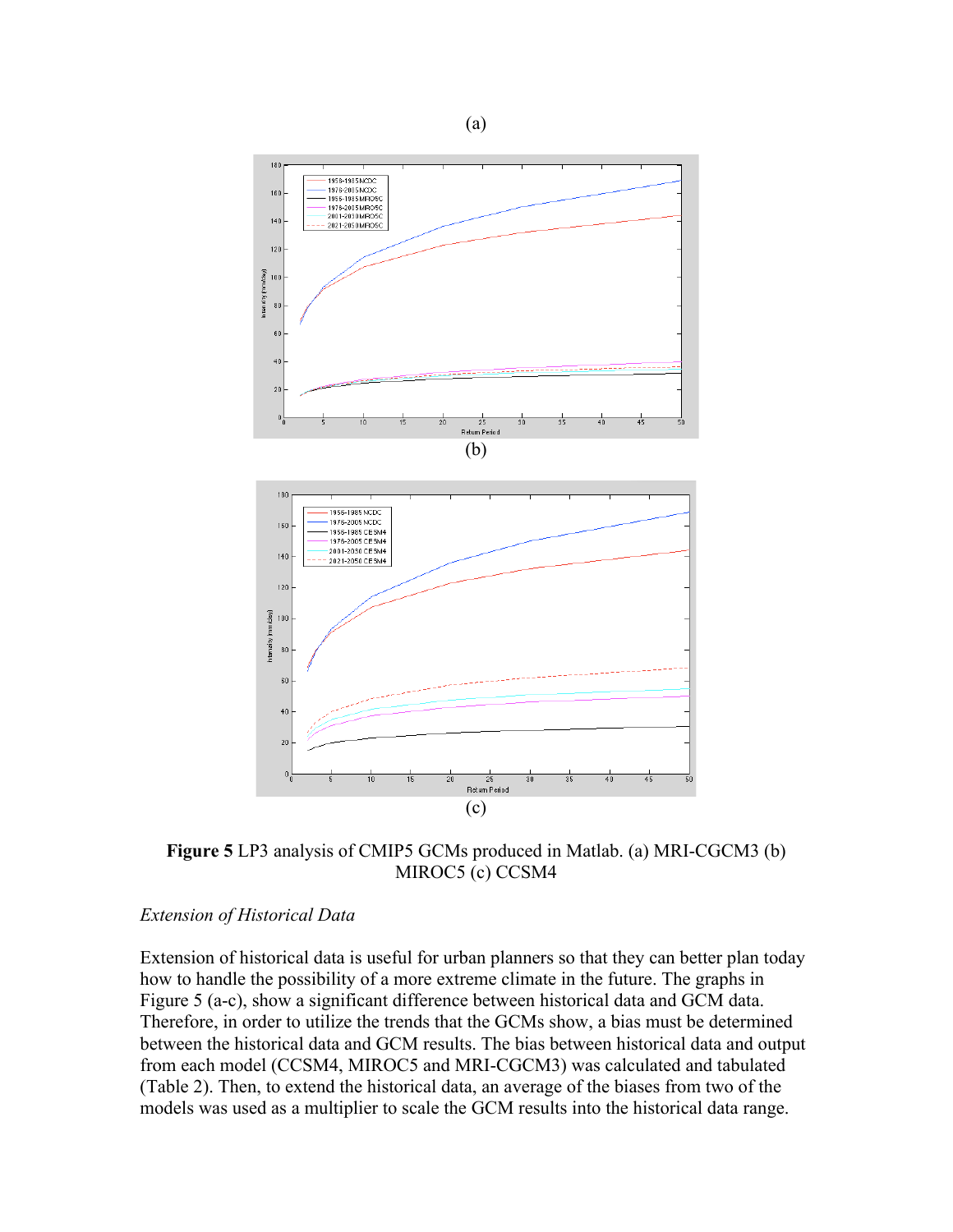| <b>Bias Average</b> | CCSM+MIRO    | 3.984938161 | 3.957041041 | 3.964598371 | 4.01258029  | 4.081276917 | 4.130158846 | 4.198420987 |
|---------------------|--------------|-------------|-------------|-------------|-------------|-------------|-------------|-------------|
|                     |              |             |             |             |             |             |             |             |
| Model Bias          | Bias MIRO 76 | 4.106851635 | 4.040352032 | 4.010032067 | 4.014697865 | 4.049044768 | 4.07847259  | 4.12320856  |
|                     | Bias MRI 76  | 7.300051648 | 6.891568696 | 6.539965135 | 6.20305945  | 5.954086446 | 5.834527399 | 5.703850835 |
|                     | Bias CCSM 76 | 3.03114591  | 2.977198216 | 2.982824354 | 3.058843548 | 3.164183816 | 3.24357587  | 3.356207577 |
|                     | Bias MIRO 56 | 4.239085957 | 4.24017787  | 4.275620918 | 4.352360423 | 4.447783344 | 4.509666501 | 4.592751022 |
|                     | Bias MRI 56  | 7.35231621  | 7.081016432 | 6.923021027 | 6.85597171  | 6.877818886 | 6.916856379 | 6.9865106   |
|                     | Bias CCSM 56 | 4.562669143 | 4.570436045 | 4.589916144 | 4.624419322 | 4.664095742 | 4.688920424 | 4.721516789 |
|                     | Return Year  |             | m           | 5           | $\Xi$       | 20          | 30          | 50          |

Table 2 Calculation of bias between historical and modeled data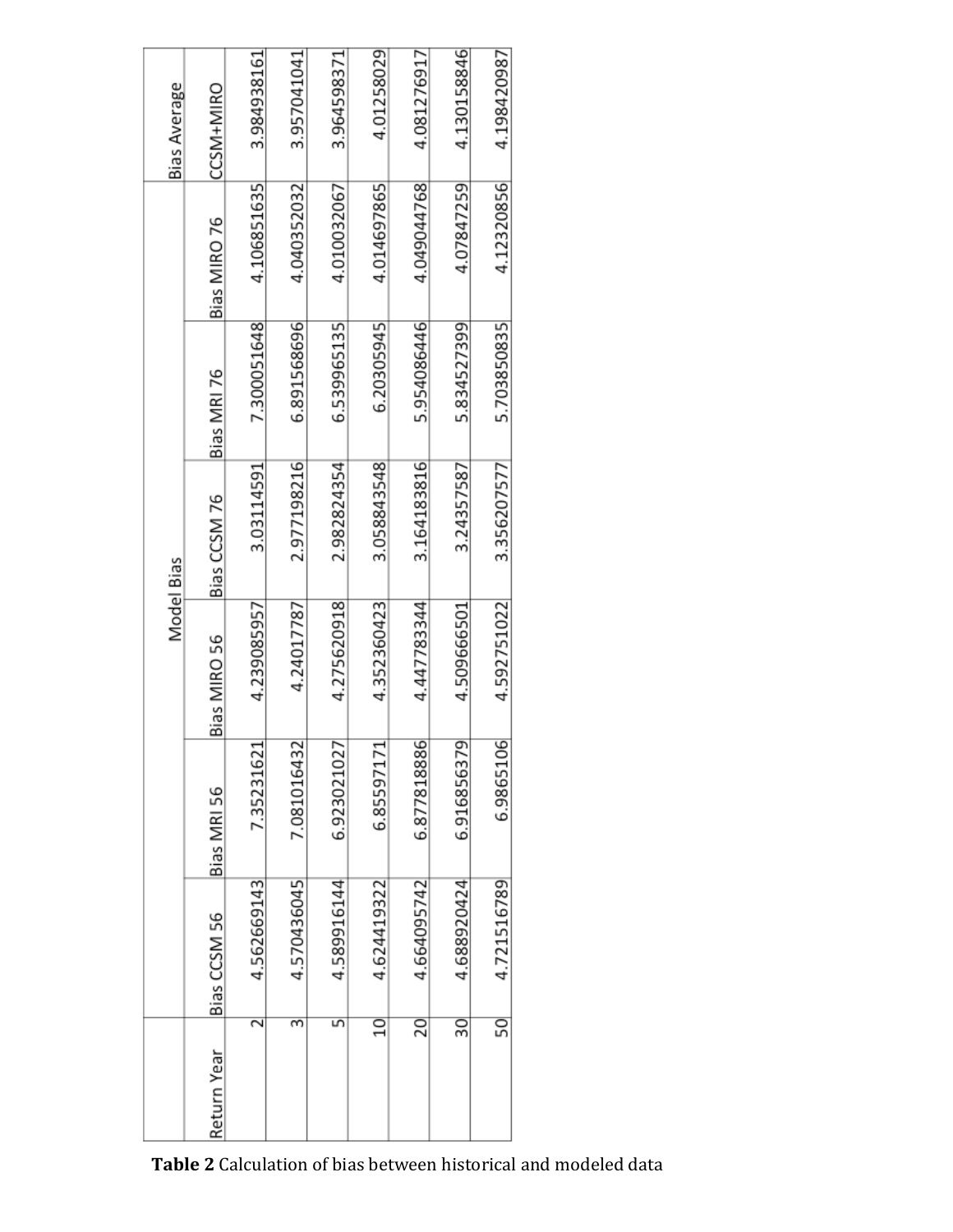MRI-CGCM3 was omited from the average because of its poor results. *Knutti et al., 2010*  cites several sources that favor multimodel averages over single model use due to its improved comparison with present day observations in a variety of climate variables. The average bias determined for the two models included is 4.05.

## *Results*

The application of the 4.05 bias to the GCM results for years 2001-2030 and 2021-2050 are shown in Figure 6.



**Figure 6** GCM results for 2001-2030 and 2021-2050 using 4.05 bias. Red- 1956-1985, Blue- 1976-2005, Black - 2001-2030, and Light Blue- 2021-2050.

The results follow the increasing trend that was found in Figure 4 and validated by multiple sources cited in *Procedure for Statistical Analysis* section*.* Numerical results developed from GCMs are not reliable enough for use in application, but are instead useful for validating the theory that extreme precipitation is becoming more frequent and intense. However, using these results, as great as a 45% increase in intensity of rainfall is possible.

## *Conclusions*

The significant findings in this study were that frequency of extreme precipitation increased during second thirty year period,1976-2005.Another finding is that the GCMs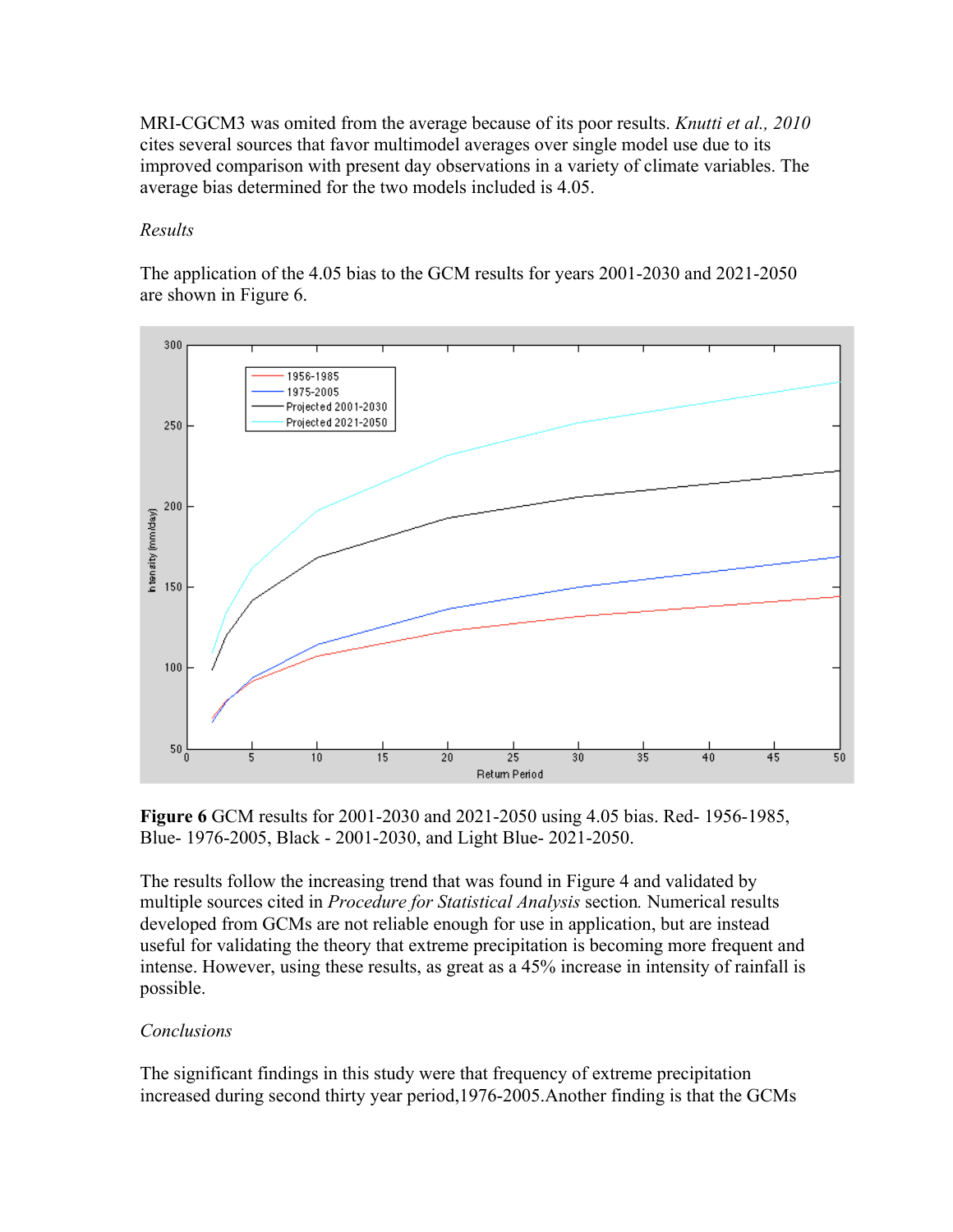severely underestimate extreme precipitation due to their low resolution. Of the CMIP5 models, CCSM4 and MIROC5 performed the best compared to historical data and MRI-CGCM3 performed the worst. In order to forecast the historical data into the future a bias was determined as the average of the CCSM4 and MIRO5C models. It was determined that the historical results averaged to be 4.05 times greater than the GCM data. Finally, results from the extended historical data indicate that as great as a 45% increase in intensity of extreme precipitation events

# *Future Work*

With rising population and increasing urban density, it is of pivotal importance for urban planners to plan for increasing extreme precipitation events. Analysis of results from CMIP5 has demonstrated that GCMs severely underestimate precipitation. In order to obtain more reliable results, downscaled analysis of three of the largest cities in America, Philadelphia, Chicago, and New York will be developed in the Weather and Research Forecasting regional climate model (WRF). Because WRF is a higher resolution model including more regional atmospheric and terrain features than a global model (as seen in Figure 7), it can better capture specific location precipitation events. We will compare historical precipitation data and WRF output utilizing a Log Pearson Type III (LP3) distribution for frequency of extreme precipitation events to determine if regional climate models offer improved performance. 



**Figure 7** Downscaling from global climate model to regional climate model